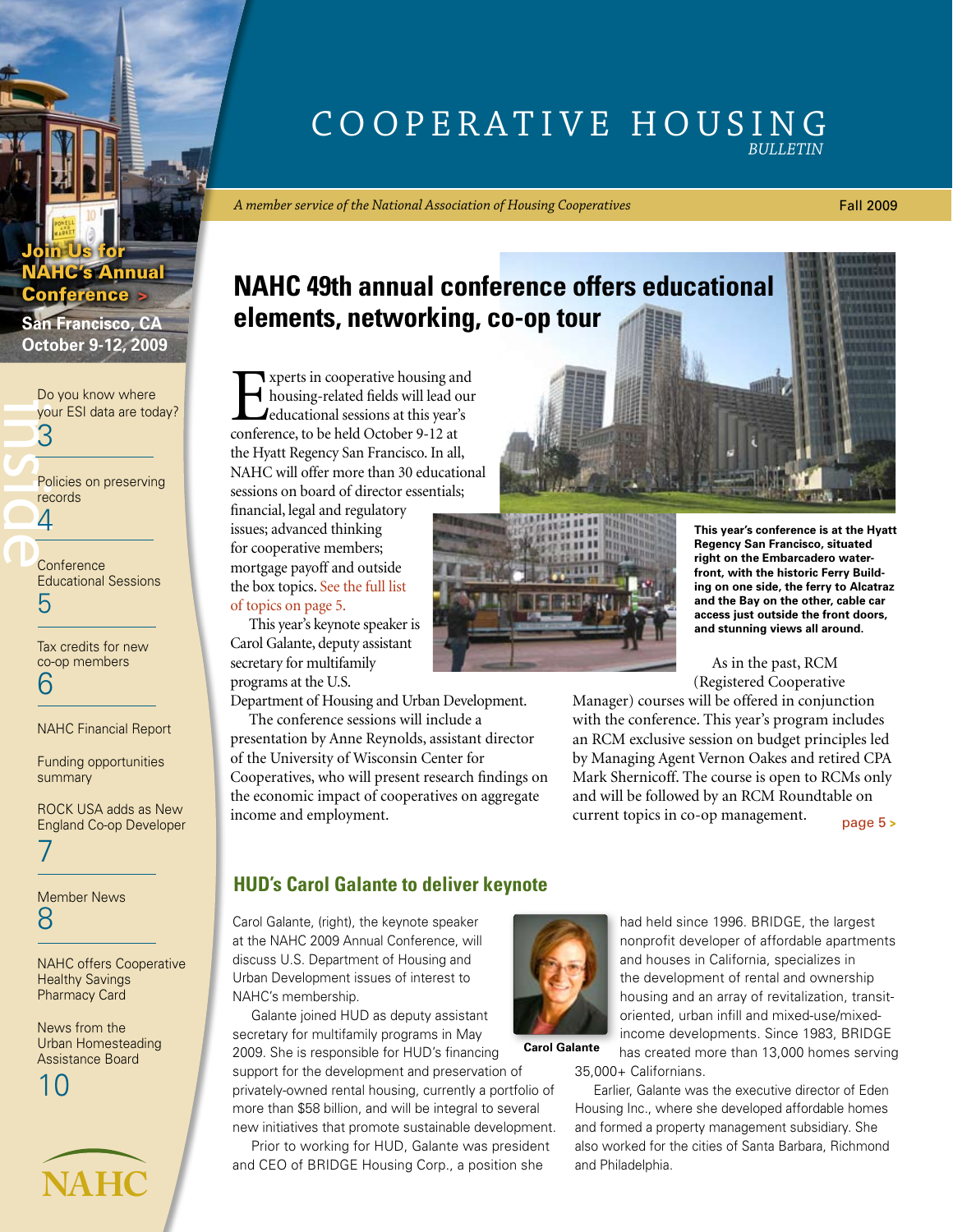## Cooperative Housing *Bulletin*

| <b>PUBLISHER</b>    | Dee Ann Walker, CAE |
|---------------------|---------------------|
| FDITOR              | Roger Willcox       |
| CONTRIBUTING EDITOR | Herb Fisher         |

Letters to the Editor are welcome! Send to Willcoxr@juno.com.

*The Cooperative Housing Bulletin* is published by the National Association of Housing Cooperatives.

1444 Eye Street, NW, Suite 700 Washington, DC 20005-6542

The opinions expressed in this publication are those of the authors and not necessarily those of the Association. This publication is distributed with the understanding that the publisher is not engaged in rendering legal, accounting, or other professional services. If legal advice or other expert assistance is required, the services of a competent professional should be sought.

Acceptance of advertising by the *Cooperative Housing Bulletin*  does not imply endorsement of the product or services advertised.

Address inquiries, manuscripts, news items, reprint permission, and responses to: Editor, NAHC, 1444 I Street, NW, Suite 700, Washington, DC 20005-6542, phone 202/737-0797, fax 202/216-9646, website: www.coophousing.org, email: info@coophousing.org.

© 2009 by the National Association of Housing Cooperatives ISSN 0097-9759



#### **About NAHC**

The National Association of Housing Cooperatives is a nonprofit national federation of housing cooperatives, other resident-owned or -controlled housing, professionals, organizations, and individuals interested in promoting cooperative housing communities. Incorporated in 1960, NAHC supports the nation's more than a million families living in cooperative housing by representing co-ops in Washington, DC, and providing education, service, and information to co-ops.

### **Mission Statement**

To represent, inform, perpetuate, serve, and inspire the nation's housing co-ops.

## **NAHC Board of Directors 2007-2009**

| President                 | Mark Shernicoff, NY*  | Elected 2006       |
|---------------------------|-----------------------|--------------------|
| <b>Executive VP</b>       | Vernon Oakes, DC*     | Elected 2007       |
| <b>Secretary</b>          | Ralph Marcus, MI*     | Elected 2007       |
| Treasurer                 | Linda Brockway, MI*   | Elected 2006       |
| <b>President Emeritus</b> | Roger Willcox, CT     | Elected 2006       |
|                           | Jackie Brown, MD      | Elected 2005       |
|                           | Gregory Carlson, NY   | Appointed by FNYHC |
|                           | Marlene Dau, MI       | Appointed by MAHC  |
|                           | William Eaton, NJ     | Appointed by NJFHC |
|                           | Herbert Fisher, IL    | Elected 2007       |
|                           | Christine Gross, MD   | Appointed by CSI   |
|                           | James Knight, IN      | Appointed by MAHC  |
|                           | Barbara Loatman, MA   | Elected 2005       |
|                           | Bill Magee, IL        | Elected 2005       |
|                           | William McKoy, MD     | Appointed by PAHC  |
|                           | Barbara Meskunas, CA* | Elected 2007       |
|                           | Randall Pentiuk, MI   | Appointed by MAHC  |
|                           | Alfred Reynolds, CA   | Elected 2005       |
|                           | Norma Robinson, CA    | Appointed by CAHC  |
|                           | Mary Ann Rothman, NY  | Appointed by CNYC  |
|                           | Paul Solomon, GA*     | Elected 2007       |
|                           | Hope Turner, MI       | Elected 2007       |
|                           | Ruthie Wilder, MD*    | Appointed by PAHC  |
|                           | Kimalee Williams, CT  | Appointed by CHANE |
|                           |                       |                    |

Ten positions on the NAHC board will be up for election at the October NAHC Annual Meeting of Members. Elections will take place at the NAHC's 49th Annual Conference, held on Monday, October 12, at 10:30 a.m. at the Hyatt Regency, San Francisco.

\* Members of the Executive Committee

#### **Member Association Abbreviations:**

| <b>CAHC</b>  | <b>California Association of Housing Cooperatives</b>      |
|--------------|------------------------------------------------------------|
| <b>CNYC</b>  | Council of New York Cooperatives & Condominiums            |
| <b>CSI</b>   | <b>CSI Support &amp; Development Services</b>              |
| <b>CHANE</b> | Cooperative Housing Association of New England             |
| <b>FNYHC</b> | Federation of New York Housing Cooperatives & Condominiums |
| <b>MAHC</b>  | <b>Midwest Association of Housing Cooperatives</b>         |
| <b>NJFHC</b> | New Jersey Federation of Housing Cooperatives              |
| <b>PAHC</b>  | Potomac Association of Housing Cooperatives                |
| <b>SEAHC</b> | Southeast Association of Housing Cooperatives              |

#### **About Bostrom**

Bostrom Corporation is the professional services firm managing the National Association of Housing Cooperatives affairs. Professional staff includes Dee Ann Walker, Interim Executive Director, and Suzanne Egan, Deputy Executive Director.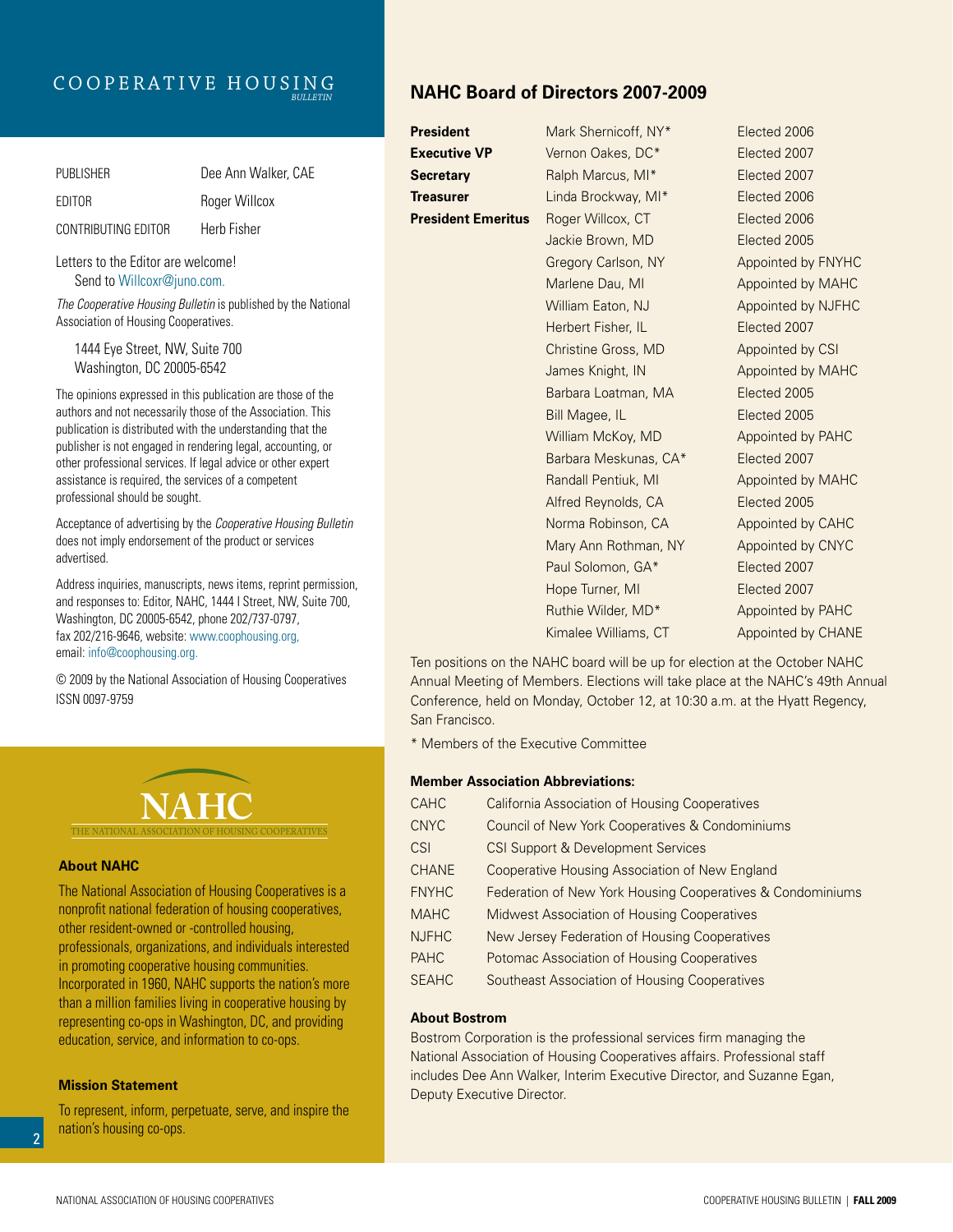# <span id="page-2-0"></span>( **Do you know where your ESI data are today?** )

*By Randall A. Pentiuk, Esq.*

*Reprinted from* MAHC Messenger *Summer 2009*

**Electronically Stored Information (ESI) includes databases, Web content, voice messaging, emails and spreadsheets that are open to discovery in their electronic form.**

### **PERHAPS YOU RECALL** the radio

commercial that asks, "Do you know where your children are tonight?" Well now something else has come along that takes that question to the next level for cooperative housing and management agents. The question now being asked is, "Do you know where your email and electronic data are today?" If you don't, you could be in for a rough legal time when litigation comes knocking on your door. What brought about this concern for e-data anyway and why should you be concerned?

Recent changes to many state and the federal court rules make clear that discovery of electronically stored information stands on equal footing with discovery of paper documents. The principal focus of these new rules is to preserve electronically discoverable records, documents and email. Courts have characterized these records as electronically stored information (ESI). Thus, databases, Web content, voice messaging, emails and even spreadsheets are open to discovery in their electronic form. The upshot of the new Federal Rules of Civil Procedure is that:

- ESI is discoverable;
- **Ilitigants must preserve and produce ESI;**
- lawyers must understand how to request, protect, review and produce ESI; and
- the courts can address abuses to electronic discovery.

Now you may be saying, "That's all well and good, but we aren't in litigation and if we were, our lawyers would handle that issue."

Well, maybe. You see, the new rules put the burden on each party to preserve ESI, even before a lawsuit is filed. A major part of the new rules requires that when a cooperative, its board or management agent, for instance, "knows or should have known" that litigation is either likely or imminent, then it has a duty to place its employees, agents and related third parties on notice to preserve possible evidence relating to the nature or scope of the likely litigation.

This notice also extends to persons who have custody and control of potentially relevant evidence.

For example, if a member or employee has a dispute and says, "I am going to get a lawyer" or "I am going to sue you," then the cooperative is probably going to be considered on notice that litigation is likely. That knowledge triggers an ongoing duty to recognize and implement a search process for documents or evidence relevant to the issues to be litigated. A log of the search for those documents must also be made. Where did you look? What did you look for? What did you find? This log is especially useful if litigation actually commences. The search must also be authentic, meaning it must actually be carried out by someone who can later testify that it was conducted.

You must also preserve those documents, even if they otherwise would have been destroyed in the normal course of your business operation. Thus, once you are on notice that litigation is likely, the new rules require three things. First, they require a litigation hold on the elimination or discarding of relevant documents. Second, they require an *authentic* search of the records for such documents. Third, they require production of documents in their original format.

Destruction of email is perhaps the biggest problem in complying. Make sure you have documentation directing persons with relevant email to preserve same. The duty to preserve usually falls on the sender.

For example, in typical employment-related litigation, the employer would have a duty to preserve the employees' files, and personnel and/ or medical files, and request its IT department or custodians or other employees to preserve emails, the employees' computer and/or other electronically stored information that may be relevant to the scope of the employment dispute.

We encourage you to contact your attorney to get more information concerning the new rules in your state and how they may specifically affect the way you preserve and eliminate documents. CHB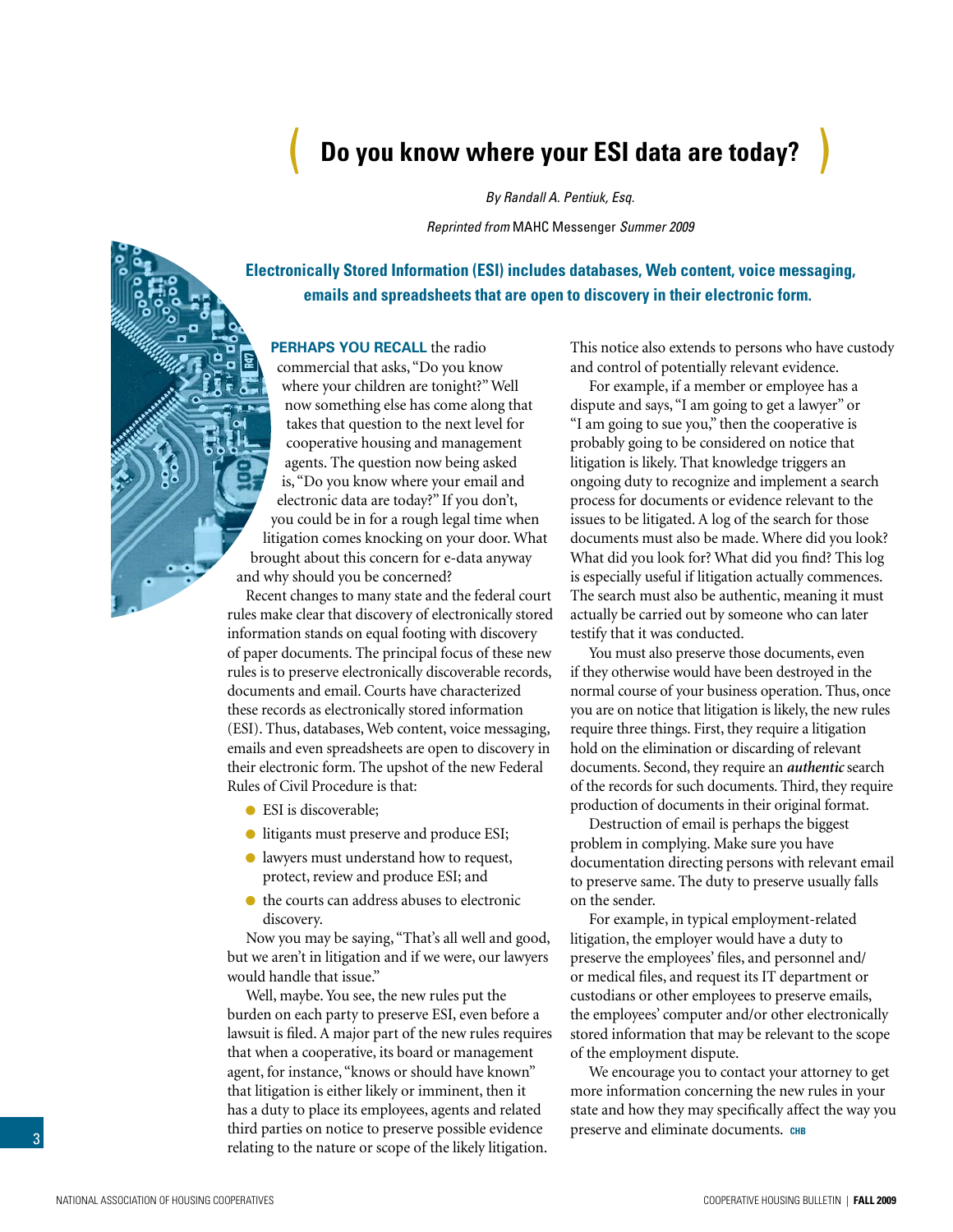## **Policies on preserving records**

*By Paul Wieland, CPA, and Herbert H. Fisher, Esq.*

<span id="page-3-0"></span>**With respect to** avoiding possible adverse consequences due to record destruction in the event of litigation, every cooperative should have a policy governing procedures when records are destroyed. The following list is for IRS compliance.

Routine records and correspondence not listed below present a more discretionary policy-making issue. But whatever policy is adopted, it must be consistently and timely followed to be sure that nothing falls through the cracks that can later be

used in court to hurt the cooperative.

The legal procedural requirements in each state may differ. An experienced attorney should be consulted with respect to establishing a policy and procedure in this area.

With the possibility of computer production and saving of documents and the inexpensive and quick ability to scan, the creation of historical discs, DVDs and other memory devices need to be considered, in which event no destruction is needed, but there is an absolute necessity for a secure preservation system that survives management changes. CHB

| <b>Type of Record</b>                                      | <b>Retain in Years</b> |
|------------------------------------------------------------|------------------------|
| Annual financial statements                                | Permanently            |
| Articles of incorporation                                  | Permanently            |
| Bad debt deduction documentation                           | $\overline{7}$         |
| Bank statements and reconciliations                        | $\overline{4}$         |
| <b>Budgets</b>                                             | $\mathfrak{D}$         |
| <b>Bylaws</b>                                              | Permanently            |
| Canceled checks                                            | $\overline{4}$         |
| Capital stock records                                      | Permanently            |
| Contracts and agreements                                   | Permanently            |
| Expense reports                                            | $\overline{4}$         |
| <b>General ledgers</b>                                     | Permanently            |
| Insurance policies and records                             | 6 (after expired)      |
| Interim financial statements                               | $\overline{4}$         |
| Invoices, customers                                        | $\overline{4}$         |
| Invoices, vendors                                          | $\overline{4}$         |
| Internal management reports                                | $\overline{4}$         |
| Journals (receipts, disbursements, general, etc.)          | Permanently            |
| Legal documents and correspondence                         | Permanently            |
| <b>Minutes</b>                                             | Permanently            |
| Mortgages and notes                                        | 6 (after repaid)       |
| Patents and trademarks                                     | Permanently            |
| Payroll records (W-2s, W-4s, earnings reports, etc.)       | 6                      |
| Payroll tax returns                                        | $\overline{4}$         |
| Pension records-all                                        | Permanently            |
| Personnel files and records                                | 6                      |
| Subsidiary ledgers (accounts receivable and payable, etc.) | 6                      |
| Tax returns, income                                        | Permanently            |
| Tax returns, sales tax                                     | Permanently            |
| <b>Worthless securities</b>                                | $\overline{7}$         |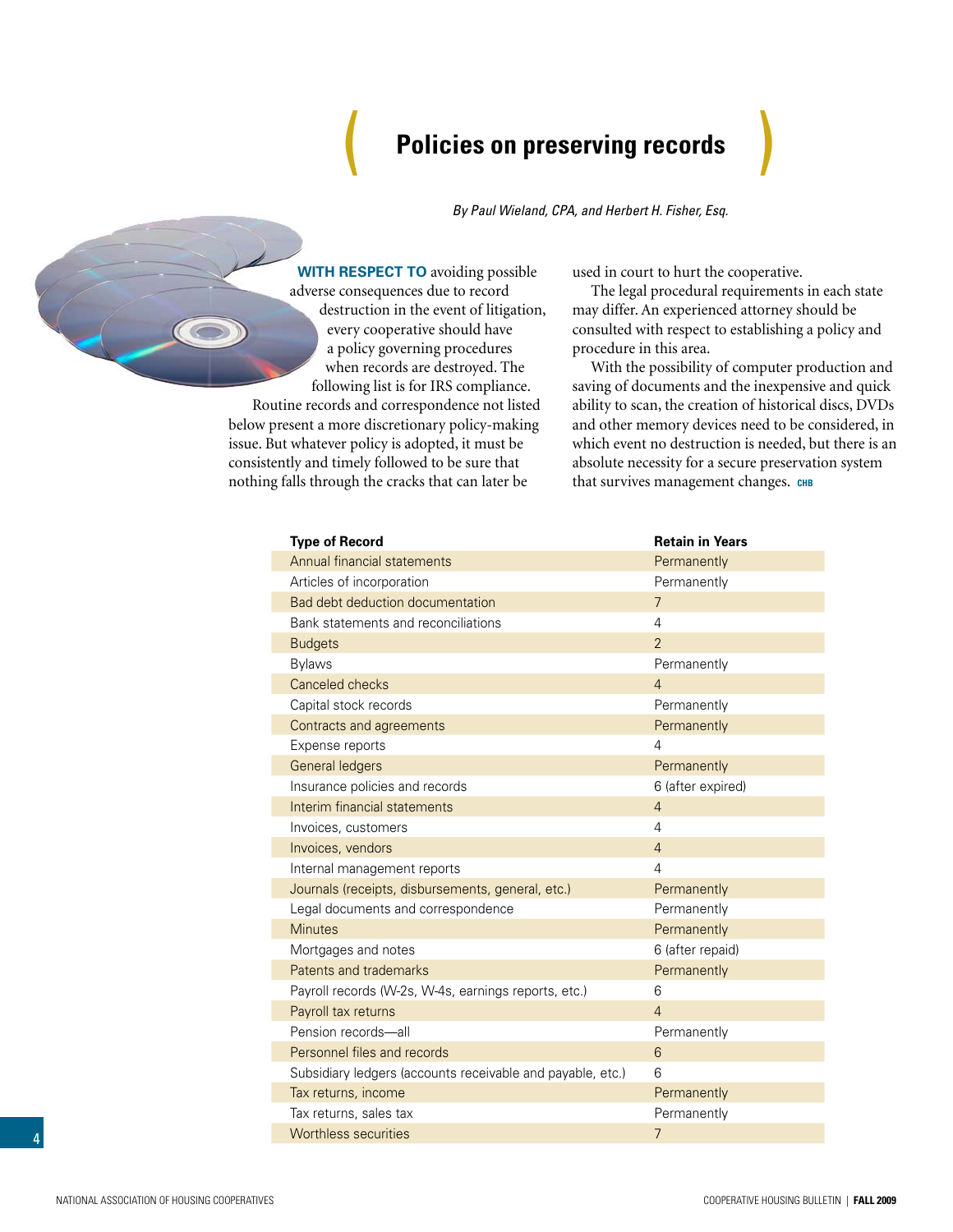#### <span id="page-4-0"></span>**Co-op tours**

The co-op tour returns! On Friday, Oct. 9, we will visit eight Bay Area cooperatives—Glenridge, North Ridge, Bannaker, St. Francis Square, Ammel Park, Loren Miller Homes, Martin Luther King and Freedom West.

Join the tour and learn the past and current story of each of these cooperatives, plus learn which one is the only one in the Bay Area to have paid off its mortgage and what its next steps are. We will finish the tour at

Freedom West, which comprises 382 apartment and townhouse units in downtown San Francisco and is known for its clean and well-kept appearance. Its waiting list is long, with what for that area are low monthly carrying charges, and the quality of life is excellent for low- and moderate-income housing.

We look forward to seeing you next month! You may still register to attend. Visit www.NAHC. coop for links to the online registration site. **chb**

## **Conference educational sessions**

- Cooperative Principles & What They Mean
- Lobbying 101
- Mobile Home Park Cooperatives
- Benefits of Equity Housing Cooperatives
- If You Promote It, They Will Demand It! The 4 Ps of Marketing
- Banking Products: Deposits, Reserves and CDARS
- How to Keep Your Members in the Co-op
- Employment Practices of Cooperatives
- New Community Vision: Where Needs Meet Resources
- Great Architects Who Designed Great Cooperatives
- Financing Major Rehab and Capital Improvement Projects
- NAHC Website Training
- Aging in Place: Integrating Supports into Housing Cooperatives
- Promoting & Living "Green"
- Reading Financial Information
- Attorney's Roundtable
- Building Relationships with Other Kinds of Cooperatives
- Community Projects that Work!
- Your Cooperative's DNA
- The Stimulus Package: What it Means for Housing **Cooperatives**
- Community Approaches to Aging—Village Model
- Role of the President
- The Up Side of Refinance in a Down Market
- How to Manage Your Cooperative's Finances in this Ever Changing Financial Market (Budget, Finances, Grants)
- Marketing Through the Ages
- Choosing Management—from the RFP to Contract
- NAHC and YOU! Governance Training, Website Benefits, Pharmacy Program and More
- 25 Tools & Tips of Electronic Communications
- RCM Business Principles and RCM Roundtable
- The Ornery Side of Cooperative Living: Evictions and Disciplinary and Collection Issues in Cooperatives
- Developers Forum

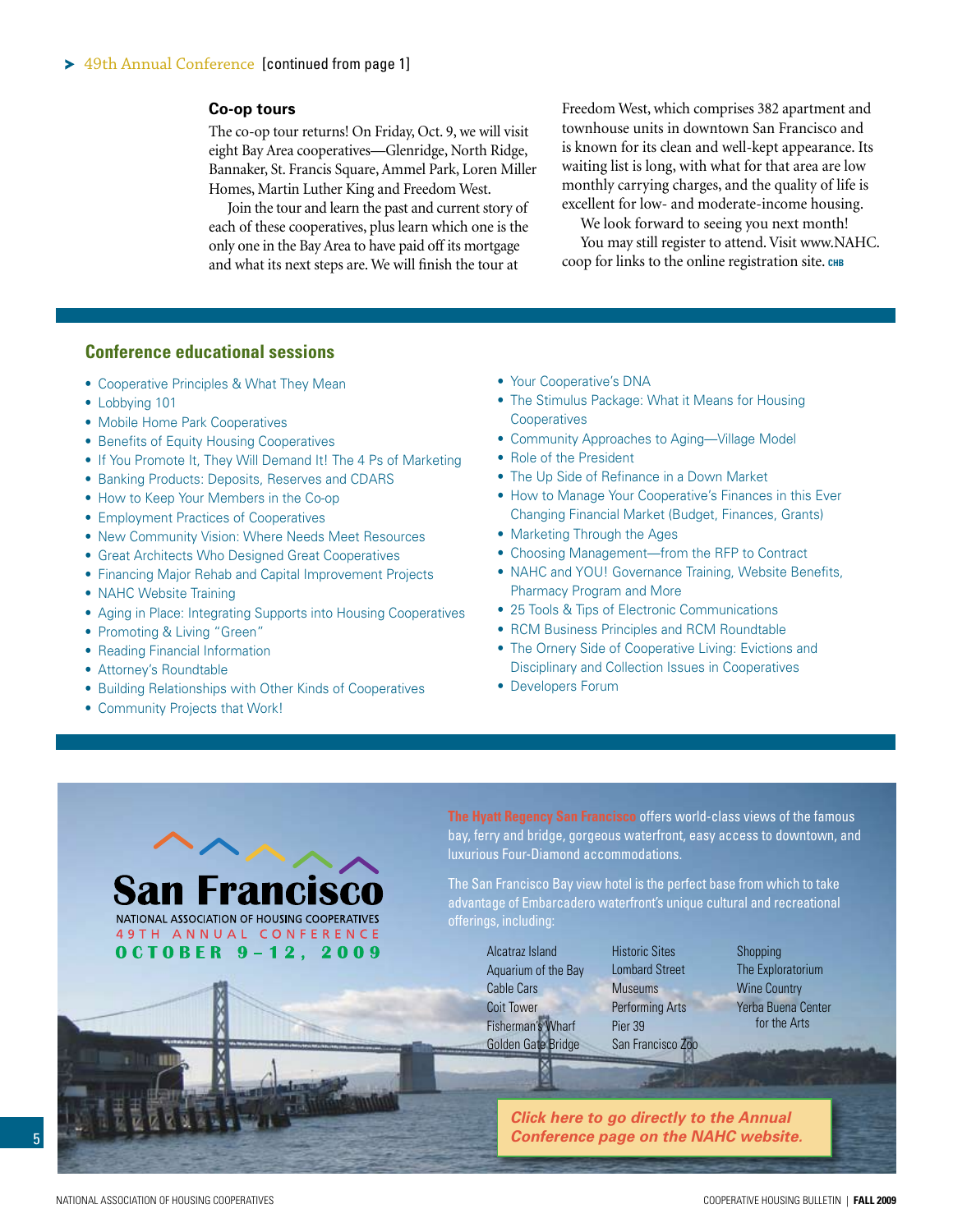# <span id="page-5-0"></span>**Tax credits for new co-op members**  Tax credits for new co-op members

### The 10%/\$8,000 advantage

*By Paul H. Wieland, CPA, and Herbert H. Fisher, Esq*

**PART OF THE HOUSING** and Economic Recovery Act of 2009 provides for cooperative share or membership purchasers to get a first-time homebuyer tax credit of up to \$8,000 on their 2009 personal tax returns. The credit is computed at 10 percent of the purchase price of a principal residence that closed in 2009 before December 1.

For example, a purchaser of a \$5,000 share in an affordable housing cooperative would receive \$500, while the purchaser of a \$100,000 share in a marketrate cooperative would receive the full \$8,000 (computed at 10 percent of the selling price of each to a maximum credit of \$8,000).

The purchase can be for new or resale property, but the seller cannot be related to the buyer. The determination of the type of housing involved is the same as for the applicability of capital gain tax exclusions for principal residences. Thus, cooperative ownership purchases clearly qualify.

This provides housing cooperatives with the same advertising advantage that single-family homes have during that period of time. Housing cooperatives can take advantage of it in their advertising and other promotions. Purchasers can be informed of it to help influence their decision in purchasing a cooperative interest.

Two aspects of the tax credit are particularly advantageous. First, it is a *true* credit. It never needs to be repaid if the buyers use the home as their principal residence for three years from the closing date. Second, it is a *refundable* credit. The



### **How to send emails to government officials**

Our Washington representative has sent us word that our members may be interested in knowing about a new website set up to make it easier to send email messages to key congressional and federal administrative officials.

Check out this website: http://houseofbills.com/how-to/.

Also, in sending email messages, it should be noted that in order to manage increasing email traffic, congressional offices routinely discard emails that do not come from within their district.

homebuyers will receive the credit even if it exceeds their federal tax for 2009. For example, assume federal tax on the buyer's 2009 income is \$500 and the buyer qualifies for an \$8,000 credit. The buyer will receive a federal refund of \$7,500 if taxes were not paid or withheld for the year.

If the buyer doesn't continually use the home as his or her principal residence for three years, the credit must be repaid in the form of an additional tax in the year the home ceased being his or her principal residence. However, if it was sold to an unrelated party, repayment of the credit is limited to the gain on the sale, if any.

A person is considered a first-time homebuyer if he or she has not owned a principal residence for the three years prior to the closing date. For married buyers, both spouses must satisfy this criterion in order to claim the credit. Only property owned during the three years prior to the purchase that was used as a principal residence would disqualify a person from the getting the credit (i.e., a rental property would be okay). Unmarried co-buyers may allocate the credit to the buyer(s) that qualifies as a first-time homebuyer.

The credit is not available to taxpayers above certain 2009 income thresholds. The credit is ratably phased out for single taxpayers with income between \$75,000 and \$95,000 and for married taxpayers with income between \$150,000 and \$170,000. Income is based on modified adjusted gross income as defined by the IRS. (For details, see IRS Form 5405, which is used to claim the credit when filing the annual IRS tax return.) What's really nice about this credit is that you get all of it even if your income tax is less than the credit.

There is also a benefit for *2008* purchases made after April 8, 2008, to December 31, 2008, for firsttime homebuyers who have not filed their 2008 tax returns yet or wish to file an amended return. The maximum is \$7,500 but, rather than a refundable credit, it is a no-interest loan that must be repaid in 15 equal annual installments beginning with the 2010 tax year.

For more details, consult

www.federalhousingtaxcredit.com/2009/faq.php.

**chB** 

**Two aspects of the tax credit are particularly advantageous. First, it is a** *true* **credit.… Second, it is a**  *refundable* **credit.**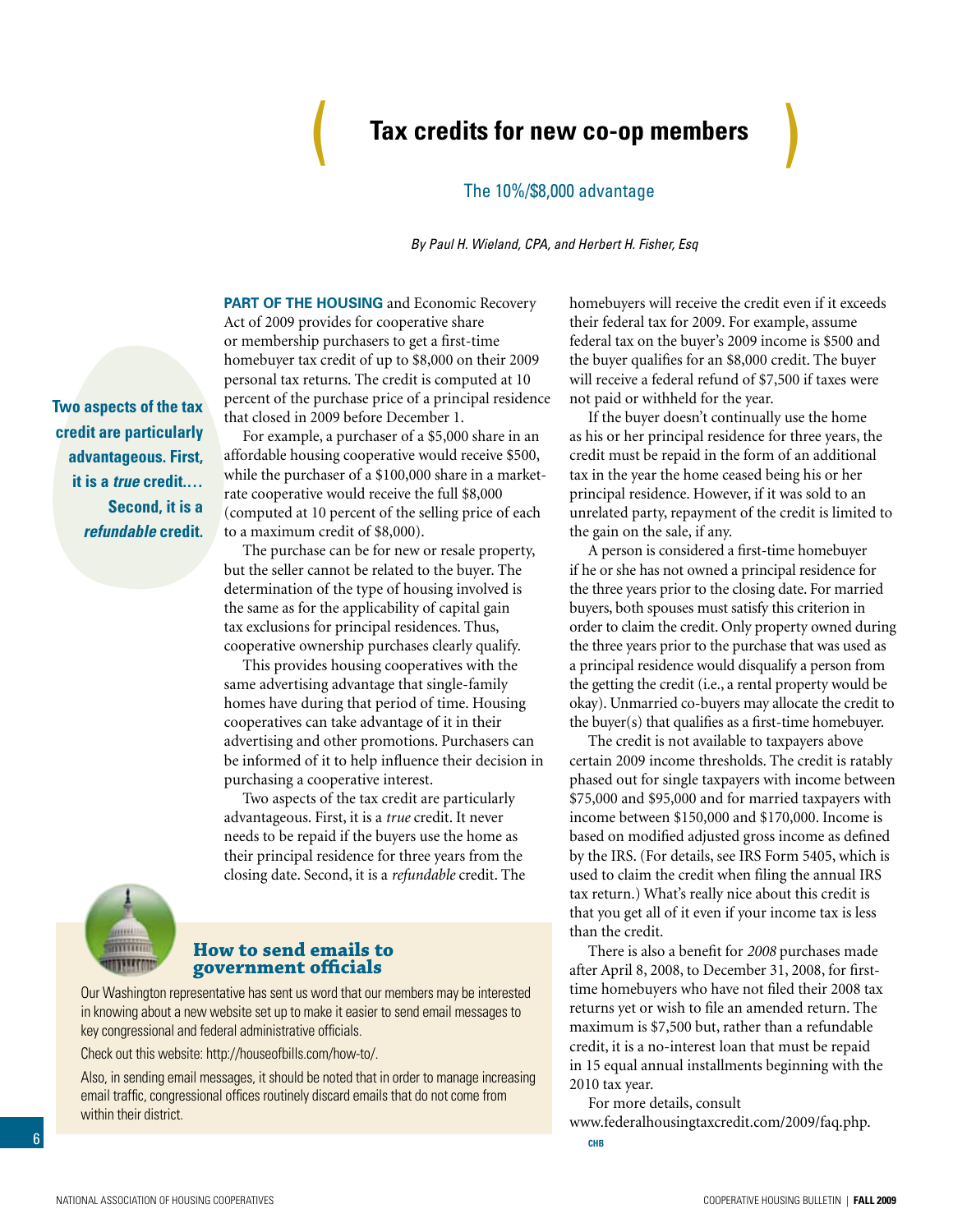## <span id="page-6-0"></span>NAHC FINANCIAL REPORT

We had hoped to include a review of NAHC's current financial status in this issue of the bulletin. The final reports for the past year will be available later in this quarter, prior to the annual meetings in San Francisco. Below is a brief summary. — The Editors.

- NAHC has been operating within its budget over the past year and has generated a positive cash flow. Both the "3R" and RCM programs had income greater than expenses.
- **•** Preliminary reports indicate income slightly exceeded all expenses.
- Detailed financials will be available for the board and annual membership meetings during the San Francisco Conference.

## **Funding opportunities summary**

The "Funding Opportunities for Housing Cooperatives" chart was compiled for the NAHC Government Relations Committee by its advocate Judy Sullivan. It appears in the "members only" section of the NAHC website. Email the NAHC office at info@nahc.coop for your password information.

The NAHC Development and Preservation Committee has been collecting information from NAHC members on their experiences in trying to obtain appropriate federal stimulus program funds from these and other sources. At this time only requests for CDBG funds are known to be actively considered. It is anticipated that a followup article will be included in the next Cooperative Housing Bulletin. The editors would appreciate receiving reports on any additional information, via email to willcoxr@juno.com!

*Only \$1500 for up to 10 participants!*

# Your **Housing Cooperative** deserves the **best governance!**

**NAHC provides custom designed training courses presented at** *your* **cooperative using** *your* **governing documents.**



Book your specialized training Book your specialized training course today. Contact NAHC course today. Contact NAHC at 202-712-9029 or at 202-712-9029 or jwilliams@coophousing.org. jwilliams@coophousing.org

# **ROCK USA adds as New England Co-op Developer**

Cooperative Development Institute (CDI) announced it was named one of 11 Certified Technical Assistance Providers (CTAPs) to join the national affordable housing partnership, ROC USA™ Network. The group was also awarded a \$50,000 grant from the Corporation for Enterprise Development (CFED) to support the operations of its technical assistance program. CDI will serve homeowners in Massachusetts, Connecticut and Rhode Island.

ROC USA preserves affordable housing by making resident ownership of manufactured home communities viable. ROC USA, with support from The Ford Foundation and Fannie Mae, grew out of a 25-year-old effort in New Hampshire that has supported the creation of 93 resident-owned communities in that state. In the 14 months since its launch, ROC USA Network's CTAPs have helped 13 resident corporations purchase their communities in eight states.

7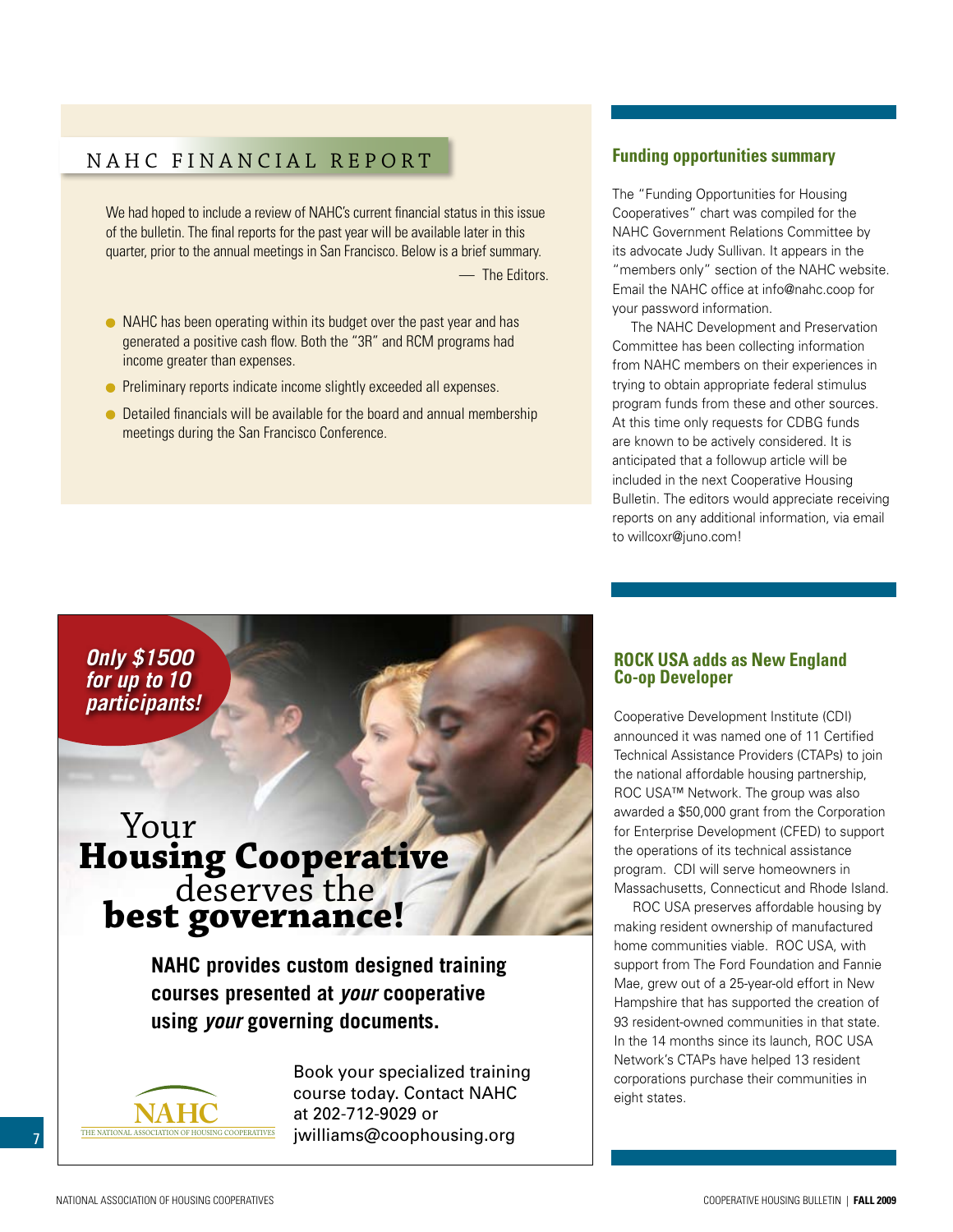## MEMBER NEWS

<span id="page-7-0"></span>

## **Annual CNYC conference set, NAHC members welcome!**

 On Sunday, Nov. 15, the Council of New York Cooperatives & Condominiums will hold its 29th annual Housing Conference at the Newman Vertical Campus of Baruch College in Manhattan. Conference participants will spend the day learning and sharing, selecting from among 76 workshops and seminars on a wide variety of topics and visiting the exhibit area where products and services will be on display.

Workshop topics treat virtually every aspect of governing and operating housing cooperatives, from legal and financial responsibilities of board members to understanding of the physical plant, bringing "green" improvements to the running of the building, dealing with difficult residents, or with hoarders, or with bedbugs, or collecting arrears, controlling expenditures or "cashing in on hidden assets." Some of the sessions have a clear New York focus, but many are of general application.

CNYC invites members of NAHC to attend this conference at the modest member registration rates. Online registration is available for the first time this year; registrants must select the specific conference workshops that they wish to attend. For more information and the conference brochure, go to www.CNYC.coop.

Mary Ann Rothman, an NAHC board member, is executive director of CNYC.

### **News from CHANE**

With almost half of its members in Massachusetts, the Connecticut Valley Cooperative Housing Association (CVCHA) decided to change its name. It is now officially the Cooperative Housing Association of New England (CHANE).

CVCHA had its own website, www.CVCHA.org. That website name was not satisfactory since there is a much larger organization in Great Britain with the same website name! So the website for CHANE is www.coophousingNewEngland.org.

**CHANE's WEBSITE:** Anyone interested in looking into cooperative housing in the New England area will have no problem looking us up! Our website includes a description of the NAHC "3R" program, which as of last year half of our member co-ops enjoyed. It has links to the NAHC website and as our members establish their own websites, it will have links to them, too (see below for two of our member websites). CHANE offers its member co-ops the opportunity to display a paragraph or a page describing their own co-op and contact information.

**NEW NASSAU GARDENS WEBSITE:** Nassau Gardens is CHANE's largest cooperative. It provides 204 dwelling units on 18 acres of rolling hillside. It is a 30-year-old co-op in Norwood, Mass., a few miles east of Boston. In 1979, its tenants, with help from NAHC's President Emeritus Roger Willcox, bought their then HUD-owned garden-style apartment property with a community building and Olympic-size swimming pool.

Today, because of its active and involved shareholders/members, it is a model self-managed, limited equity co-op and proud of its continuing capital improvement program. It has an established monthly newsletter, *The Community Voice*, and its latest venture is a self-created website that now is available to the public at http://sites.google.com/site/nassaugardens/Home. With help from an outside volunteer, the website was created by members who had no skills in this area but were willing to learn. The result is a beginning that will grow and become an integral part of Nassau Gardens' future.

**VILLAGE CREEK HOMEOWNERS WEBSITE:** Village Creek is a 67-unit member-sponsored cooperative land subdivision, established in 1949. Its founding members were active members of other cooperatives and wanted to bring up their families in a democratically controlled, cooperative, open-occupancy community.

In 1952, Roger Willcox, one of its organizers, was invited by trustees of the Foundation for Cooperative Housing to be the first general manager of the foundation's new operating subsidiary FCH Co., later known as FCH Services Inc. When NAHC was organized in 1960,

[page 9](#page-8-0) **>**

8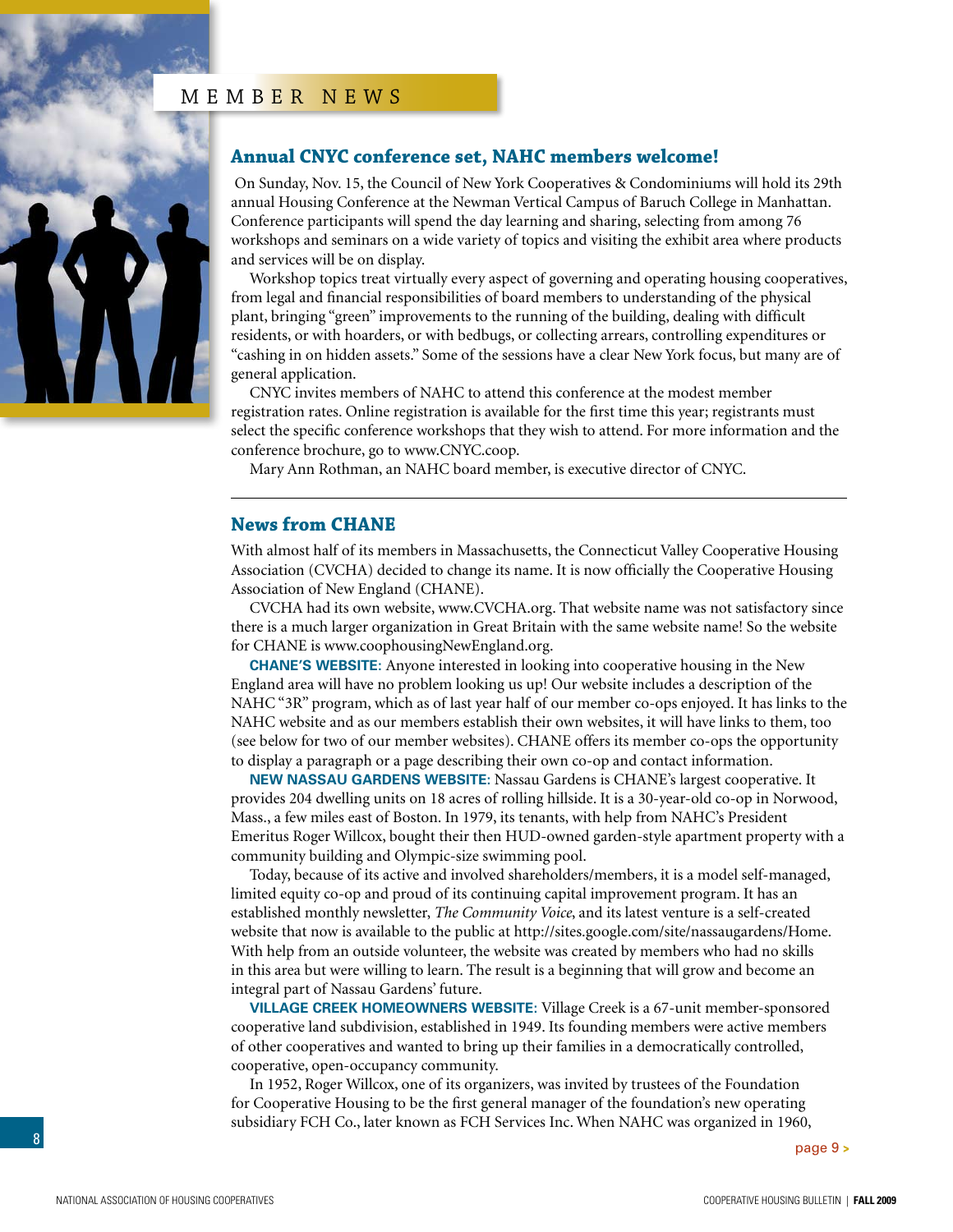#### <span id="page-8-0"></span>[\[continued from page 8\]](#page-7-0)

VCHOA was a charter member. It continues as an NAHC member through CHANE and Roger Willcox continues as an NAHC board member.

Village Creek was recently nominated for a National Historic Landmark designation—both for its contemporary architecture and for being the first known intentionally integrated community in Connecticut. Rochdale co-op concepts are included in its recorded land covenants, Its covenants, bylaws and some of its history and experiences may be viewed on its homegrown website at www.VCHOA.com.

### **Alert! Bedbugs!**

The nation has experienced an infestation of bedbugs. It is being reported from practically every area. Gill Park, a 259-unit high-rise, 100 percent Section 8-assisted coop in Chicago has learned how to deal with bedbugs the hard way. Lessons from its board, members and advisors are summarized here.

**A bedbug infestation needs the attention of experts in the field, and many exterminators may not be qualified.** 

Common problems in dealing with bedbugs are inexperience and the resistance of the cooperators to do what needs to be done immediately. Too often, a bedbug infestation is turned over to the co-op's regular exterminator. That may be a mistake. A bedbug infestation needs the attention of experts in the field, and many exterminators may not be qualified. Here is a necessary sequence.

- **1 >** Initial bedbug extermination is needed along with an immediate identification of the source, often one badly infested bed.
- **2 >** The source needs to be immediately removed from the property and properly destroyed by experienced people.
- **3 >** Any other infested furniture and clothing needs to be identified and either properly treated (most needs to be done off the property) or disposed of. **4 >** Treatments need to be repeated until no evidence of bedbugs remains.

Inspections are needed of adjoining units on the same floor and the floors above and below to ensure no further infestation and warning of the occupants.

Cooperatives are cautioned that anything short of this can lead to building or area-wide infestation, tremendous expense, and loss of members and relationship with members.



The Council of New York Cooperatives and Condominiums (CNYC) included in its August 2008 newsletter a more detailed report and similar recommendations. A PDF copy of that more detailed report is available via email. Contact Roger Willcox at willcoxr@juno.com to request а сору. снв

# **Ordering appliances at a discount through NAHC's GE/Hotpoint program is as easy as 1, 2, 3…**

## **1. Establish an account. 1. Establish an account.**

Pam Sipes<br>Pamang Sipes you have one, can't am orpes. Tod will need to If you don't already have a If you don't already have a GE account number a call account names.<br>for the NAHC program, call Pam Sipes at 1-800to establish one. If you have 782-8031 Option 4 to establish one. If you have an account number but don't remember it, or if you're not sure whether you have one, call Pam form, available from Pam. out, a canadia from the film

2. Select the products you wish to purchase.

**2. Select the products you** number is established, **wish to purchase.** GE will send discount price and availability material directly to the account number address. Note that volume discounts may be available. Even if you're available. Even if you're not interested in order rient, you can almost<br>request a catalog of GE products from NAHC at GE products from NAHC at 202-737-0797. 202/01/01 Once your account

**3. Place your order.** 

**3. Place your order.** Call the regular GE Call the regular GE customer service number, customer service number, 1-800-654-4988, to place 1-800-654-4988, to place an order. an order.

## **The GE/Hotpoint**

**program is an NAHC member service.**



9